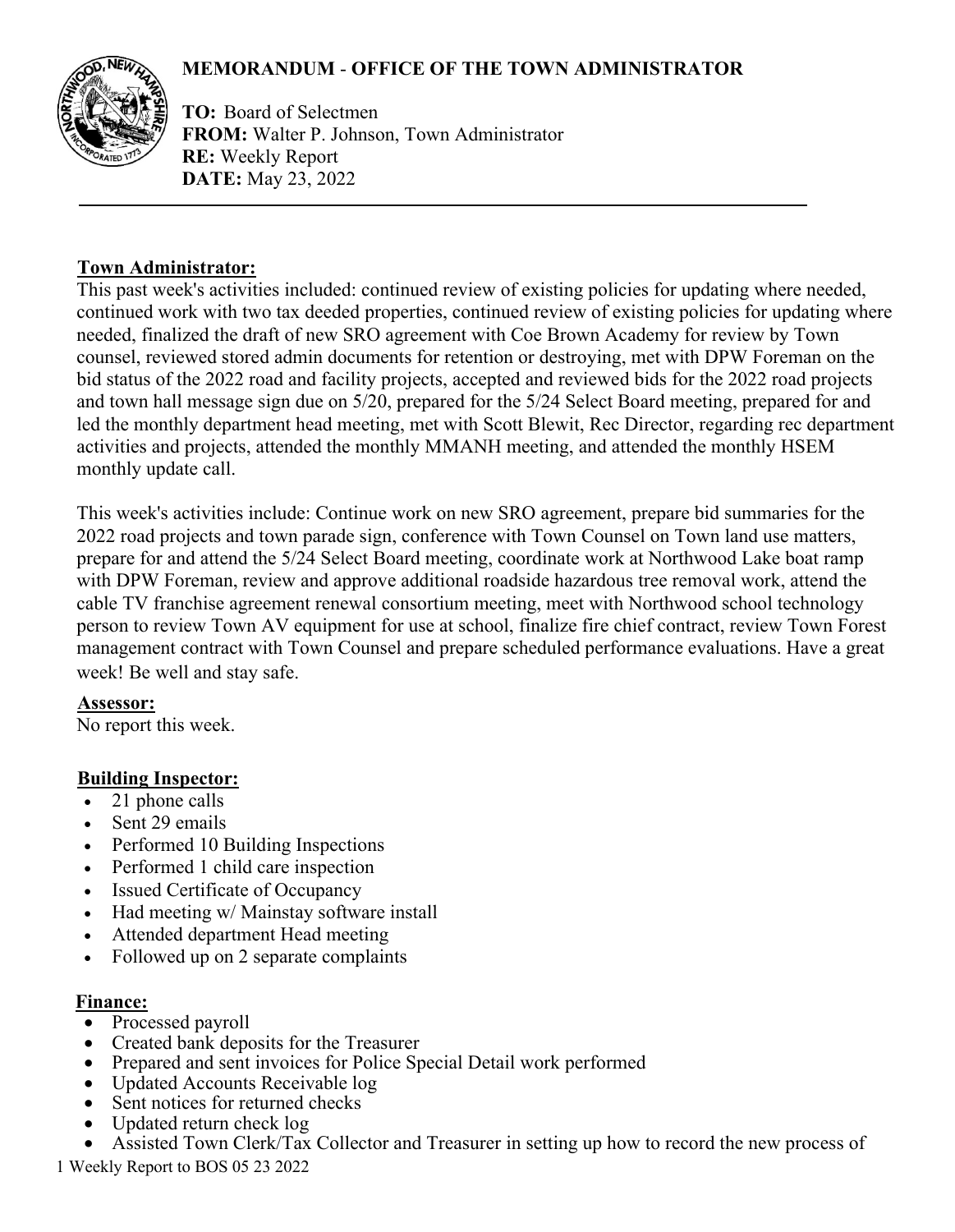ACH payments received in the clerk's office.

- Assisted several employees with insurance open enrollment questions
- Attended the monthly department head meeting took minutes
- Created and entered miscellaneous journal entries
- Assisted employees with questions about MTS software program
- Continued to sort through old storage files, purge as needed.

### **Department of Public Works:**

No report this week.

#### **Fire Rescue**:

- 1. Northwood Firefighters responded to Stafford for their second alarm structure fire.
- 2. Northwood Firefighters participated in a mutual aid drill at the Epsom Health care center. The drill simulated a fire in the building and went to a simulated second alarm.
- 3. Chief Tetreault hosted the Seacoast/Capital Area Chief's Breakfast at the Narrows Station. Special thank you to Mike McGinn, Chaplin Guzofski, Lt. Brown, FF Gibson and Capt. Schaub for their assistance.
- 4. Northwood Firefighters Association voted to contribute \$346 to our UTV project, and \$200 toward cemetery flags. The flags will be place in the Town Cemeteries just after Memorial Day.
- 5. PL Custom repaired a slight coolant leak on Ambulance 2 and replaced a GFCI outlet in the back of the ambulance. These repairs were completed in house and covered under warrantee.

### **Library:**

No report this week.

### **Police Department**:

No report this week.

### **Town Clerk/Tax Collector:**

- 1. Tax bills will be mailed on May 19, 2022 with a due date of Tuesday July 5, 2022 (Mon. July 4 holiday)
- 2. 2021 tax lien execution was done on Wednesday May 18, 2022 (unpaid taxes from 2021-and sent to registry of deeds)
- 3. We have finished our dog contests-top dog of Northwood was Ellie pictures are online town clerk Facebook page (we had over 20 dog winners with 4 different contests)
- 4. Started our NEW features for residents online "ACH and Debit/Credit cards" are now accepted and you can pay taxes online if you choose to (a few more features/icons coming soon in the next few months)
- 5. Transfer station stickers are 3 per household and REGISTRSTION is required.